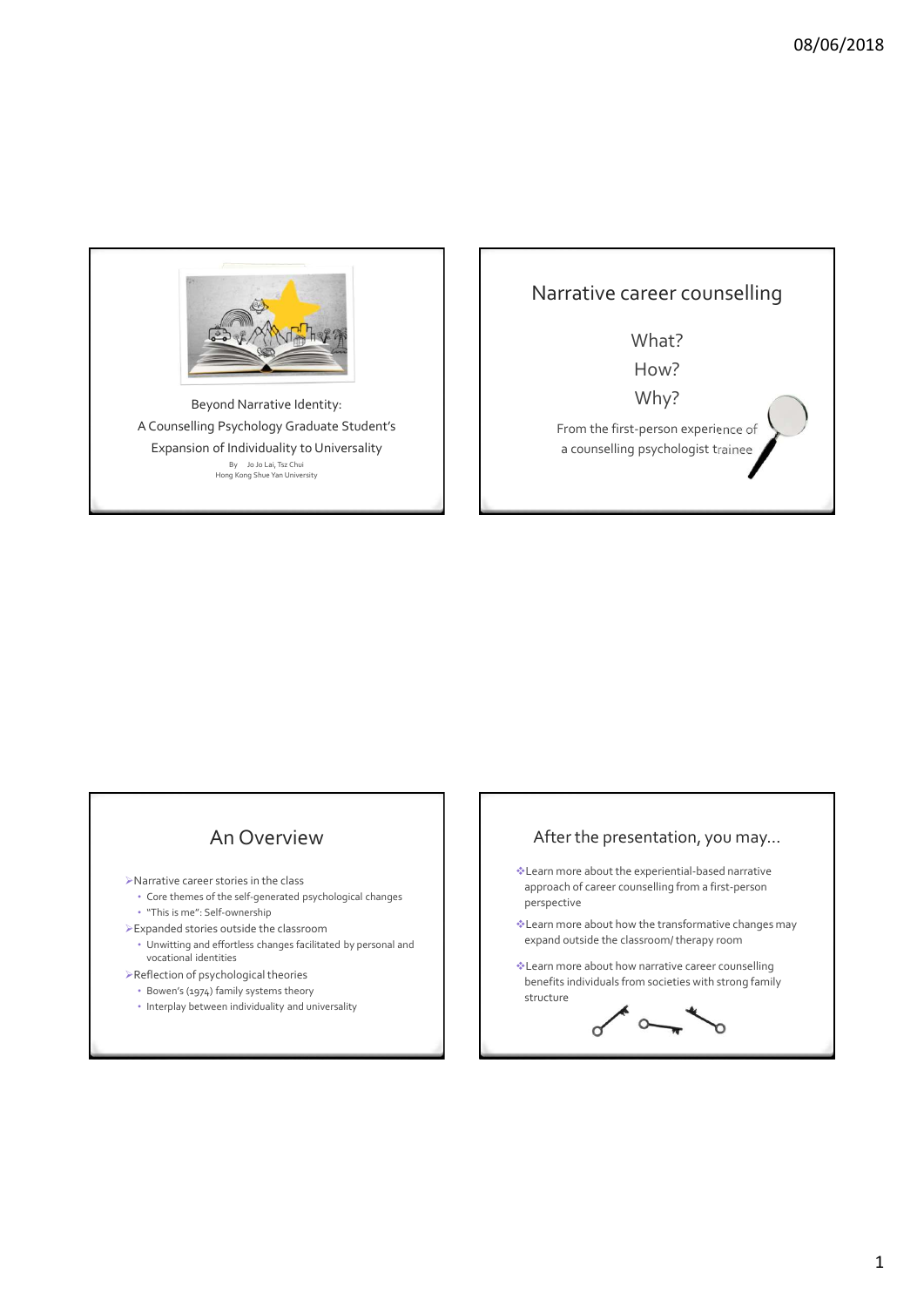## Narrating my career stories…

(Cochran, 1997; Savickas, 2011)



## My Lost Story

Think back a time in your life… When you were lost in travelling, or When you got lost and could not find your way home, or When you were lost trying to find an address, or When you were stuck in the snow or storm or in somewhere

## "Getting lost on the way to hostel"



"Although I appeared to be calm and easy, I felt restless inside me. I couldn't concentrate on our discussion. I had my eyes wide open and kept searching for the hostel."

#### My fear and restlessness

Externalization of emotions "I kept swallowing water and I couldn't ask for help. I tried to keep my eyes open and to reach the edge of the pool."

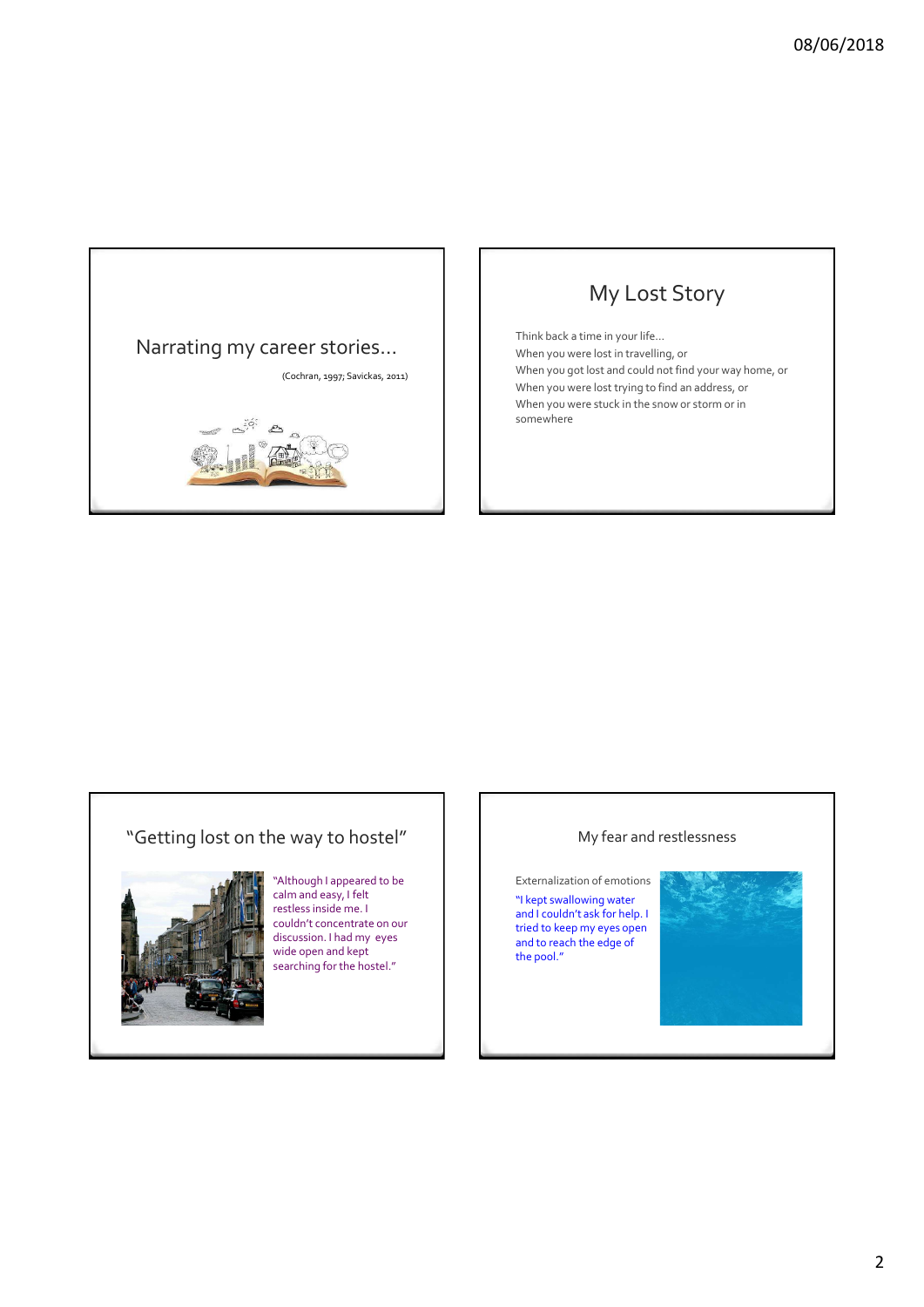#### Core themes of the psychological changes

- Awakening
- Groundedness
- Exploring as a beginner
- Seeing the self and others
- Connecting with sensitivity and flexibility
- Calmness and acceptance

## My Favorite Story

Share with me your favorite story, with a beginning, middle and end. It could be your favorite book, a movie you have watched or any stories you have heard.



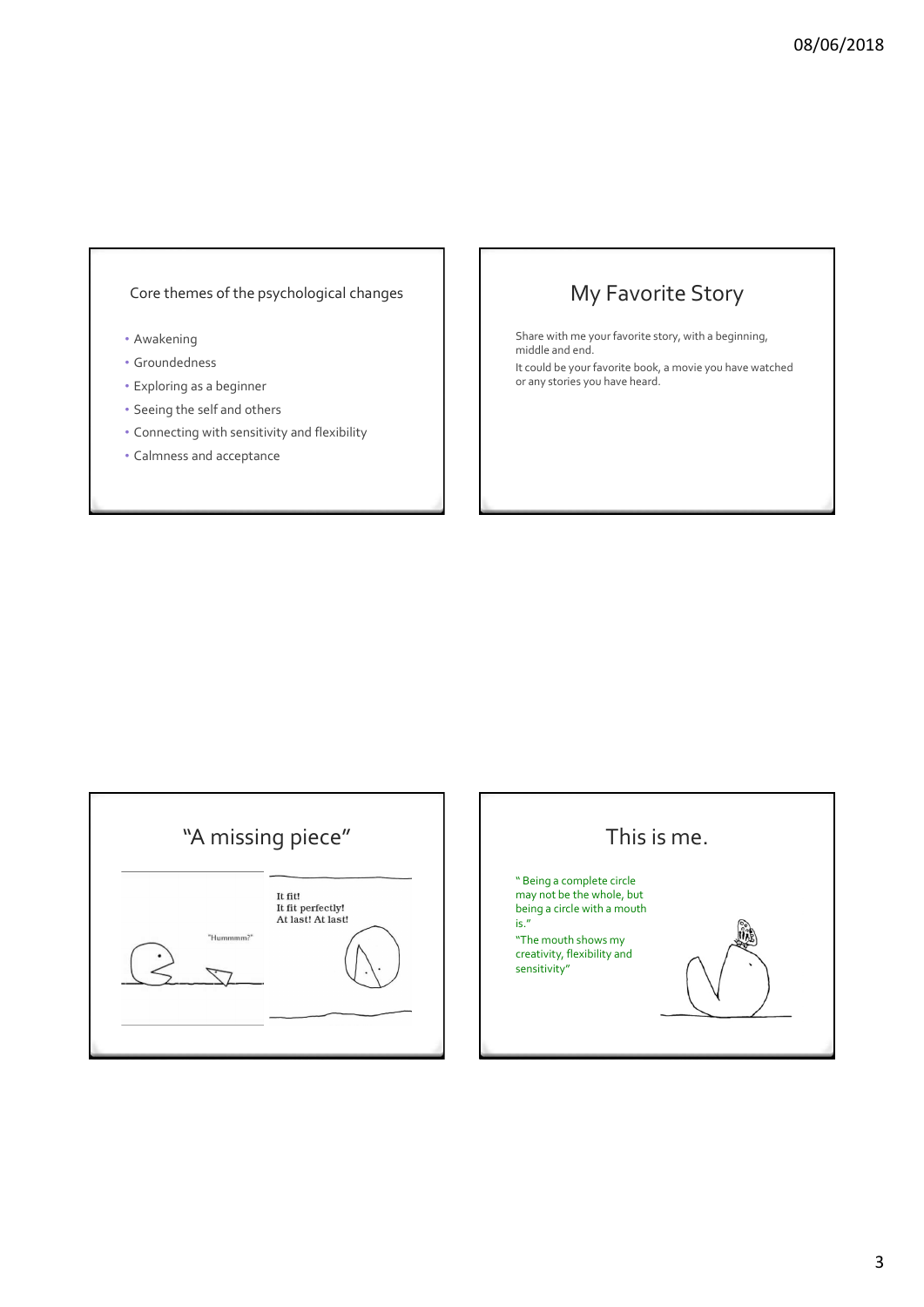#### Similar themes of the psychological changes

- Awakening
- Groundedness
- Exploring as a beginner
- Seeing the self and others
- Connecting with sensitivity and flexibility
- Calmness and acceptance

# Self-ownership of identities **CALC**<br>
Career Stories **Career Stories Individuality**<br>
Career Stories Individuality<br>
Career Stories **Propriet Care and Care and Care and Care and Care and Care and Care and Care and Care and Excellenty<br>
Caren the self and** • Groundedness<br>• Exploring as a beginner<br>• In This is in • Seeing the self and others • Connecting with sensitivity and flexibility • Awakening<br>• Groundedness<br>• Exploring as a beginner<br>• Seeing the self and others<br>• Connecting with sensitivity<br>and flexibility<br>• Calmness and acceptance • "This is me."



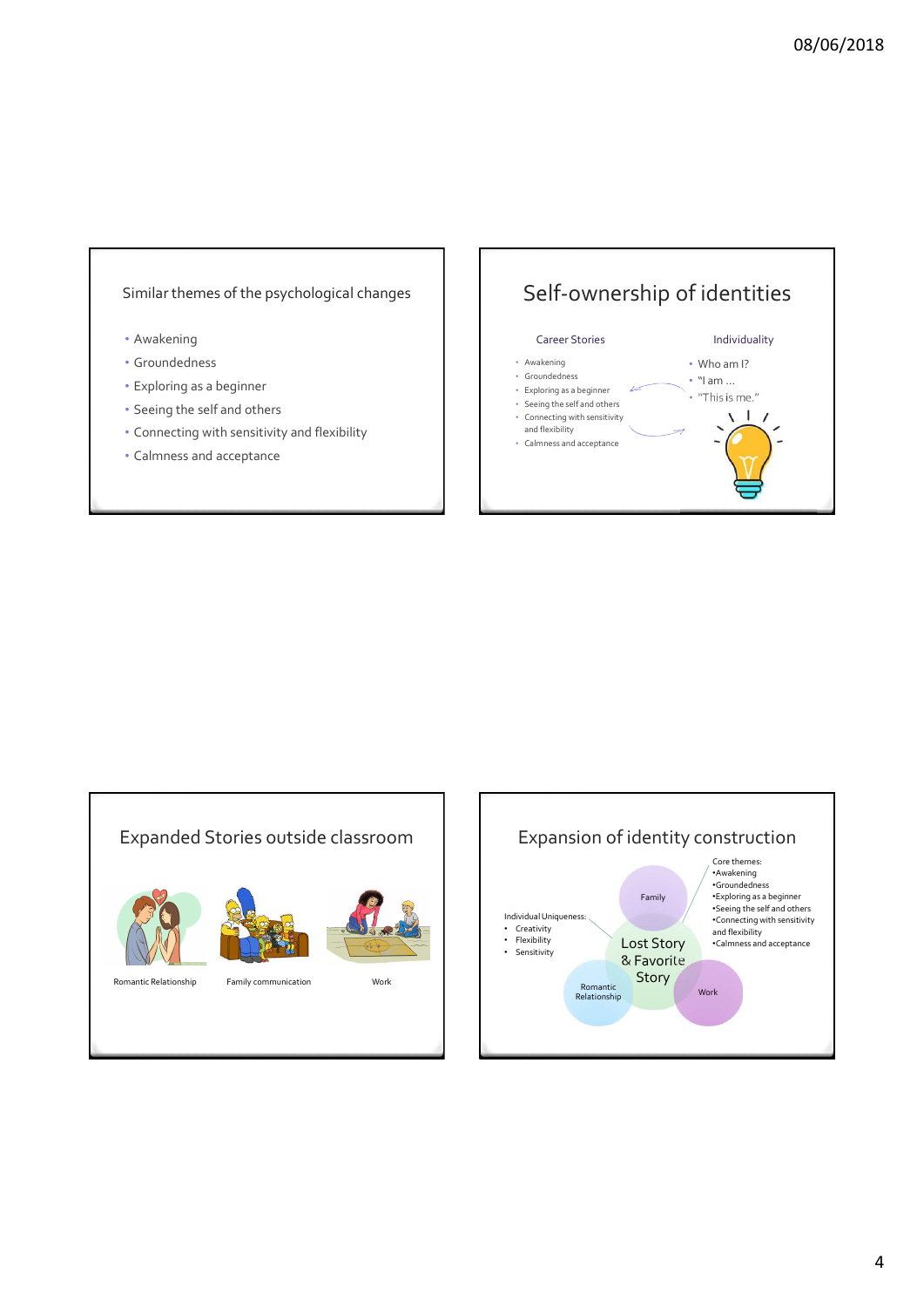